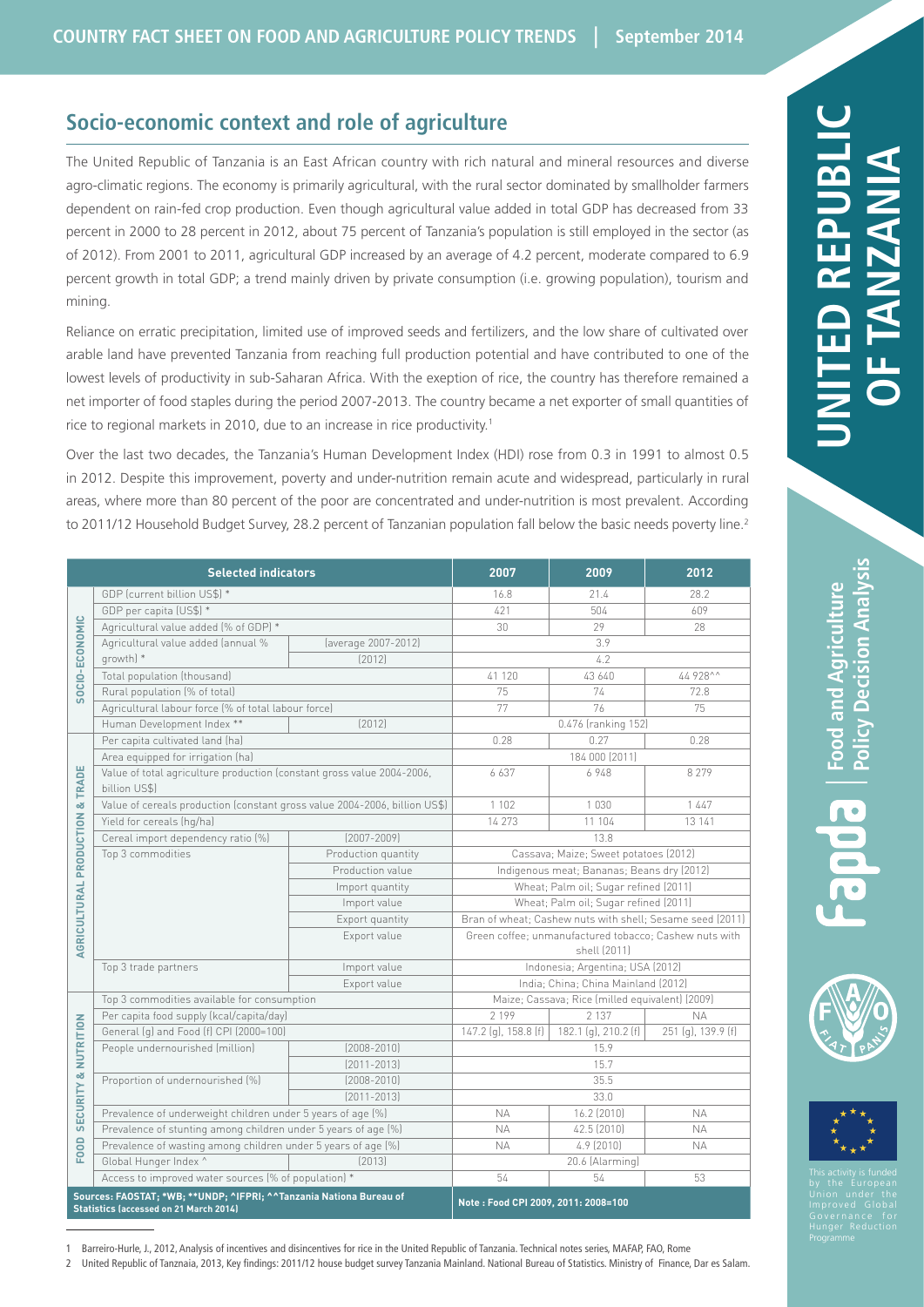# **1. Government objectives in agriculture, food and nutrition security**

The main strategy document reviewed for this brief is the **National Development Vision 2025**, which highlights the need to streamline and prioritize the country's development planning, implementation and follow- up mechanisms. This strategy has led to a series of Five Year Development Plans (FYDSPs) the first of which (FYDP 2011/12-2015/16) aims to put in place the basic conditions for high, broad-based and pro-poor growth.

Tanzania's main development objectives are (i) to become a more competitive economy and achieve inclusive growth aimed at poverty reduction, and (ii) to improve the quality of life and social well-being for Tanzanians. These objectives are reflected in several government strategies and policy documents, including the **Second National Strategy for Growth and Reduction of Poverty (NSGRP II or MKUKUTA II) 2010/11–2014/15**, the **Zanzibar Strategy for Growth and Reduction of Poverty (ZSGRP II or MKUZA II) 2010/11–2014/15**, 3 the **Agricultural Sector Development Strategy (ASDS)**, and the **National Nutrition Strategy (NNS) 2011–2016**. Annex I presents a comprehensive diagram of policies and strategies since the year 2000.

Robust growth in agriculture is recognized as central in many initiatives and plans to achieve poverty reduction and ensure food and nutrition security such as the presidential initiative **Kilimo Kwanza 2009** ("Agriculture First"): a strategy for modernizing Tanzanian agriculture though increased crop production, improved livestock husbandry and fish farming; the **Agriculture Sector Development Programme (ASDP) 2006–2012/13**, which operationalizes the ASDS; and the **Tanzania Agriculture and Food Security Investment Plan (TAFSIP)** 2011, which strives to meet the Comprehensive Africa Agriculture Development Programme4 (CAADP) target of six percent annual growth in agricultural GDP.

The **Southern Agricultural Growth Corridor of Tanzania (SAGCOT)**, launched in 2010, institutionalizes international public-private partnership to promote commercial agriculture and to stimulate productivity. SAGCOT is expected to deliver major benefits in terms of food security, poverty reduction, resilience to climate change and rural employment.

In 2013, the government launched a new initiative **Big Results Now (BRN)** endorsed by the Cabinet. Modernizing agriculture stands as one of the six National Key Results Areas (NKRAs) within this initiative.

## **2. Trends in key policy decisions (2007-2013)**

## **2.1 Producer-oriented policy decisions**

The ASDP is the leading policy framework, aimed at reaching a sustained agricultural growth rate of six percent per annum by transforming the sector from subsistence to commercial agriculture. This state-centred approach focuses on improving productivity through the provision of public goods. Years after input subsidies had been abandoned, they were reintroduced in 2008. Also, greater attention has been given to agricultural credit and the government is committed to creating more incentives for private sector investments.

#### **Increased attention to agricultural credit**

In 2009/2010, the Agricultural Inputs Trust Fund (AGITF) provided loans worth TZS 7.42 billion (around US\$ 4.7 million) at a reduced eight percent interest rate. Savings and Credit Cooperatives (SACCOs) and other public credit institutions have also increased

the supply of small loans for farmers. In 2010, the Government of Tanzania (GoT) opened a window for agricultural lending at the Tanzania Investment Bank, through which TZS 42 billion (US\$ 24 million) was disbursed as of 2012. Tanzania allocated US\$ 500 million to establish the Tanzania Agricultural Development Bank in 2010, which provides short, medium and long-term financing to the agricultural sector.

#### **Input subsidies reintroduced**

Established under the ASDP, the Accelerated Food Security Project (AFSP) was launched in 2008 in response to high food and fertilizer prices. Indeed, the price of Diammonium Phosphate (DAP), one of the most utilized fertilizers in the country, increased by 132 percent from 2007/08 to 2008/09.<sup>5</sup> The project main component, the National Inputs Voucher Scheme (NAIVS),provides access to fertilizer and seeds through subsidized input packages for maize and rice. 6 The NAIVS reached its peak in both number of

<sup>3</sup> The NSGRP II and ZSGRP II are also popularly referred to by their Swahili acronyms as MKUKUTA II (Mkakati wa Kukuza Uchumi na Kupunguza Umasikini) and MKUZA II (Mkakati wa Kukuza Uchumi na Kupunguza Umasikini Zanzibar), respectively.

<sup>4</sup> For more information on CAADP, please visit <http://nepad-caadp.net/index.php>

<sup>5</sup> Alliance for Green Revolution in Africa (AGRA), 2010, Baseline Report for AGRA's Interventions in Tanzania.

<sup>6</sup> In 2010 - the year of the latest elections – NAIVS targeted roughly 2 million beneficiaries, and in the same year, half of the agriculture budget was spent on subsidies. In the first two years NAIVS targeted 56 districts in 11 regions. By 2011/2012 NAIVS was distributed across 104 districts in 23 regions. GoT funded about 50 percent of the cost of inputs for the 2008/10 and the 17 percent for the 2011/12. Targeted beneficiaries reached approximately 1 million smallholder farmers in 2012/2013.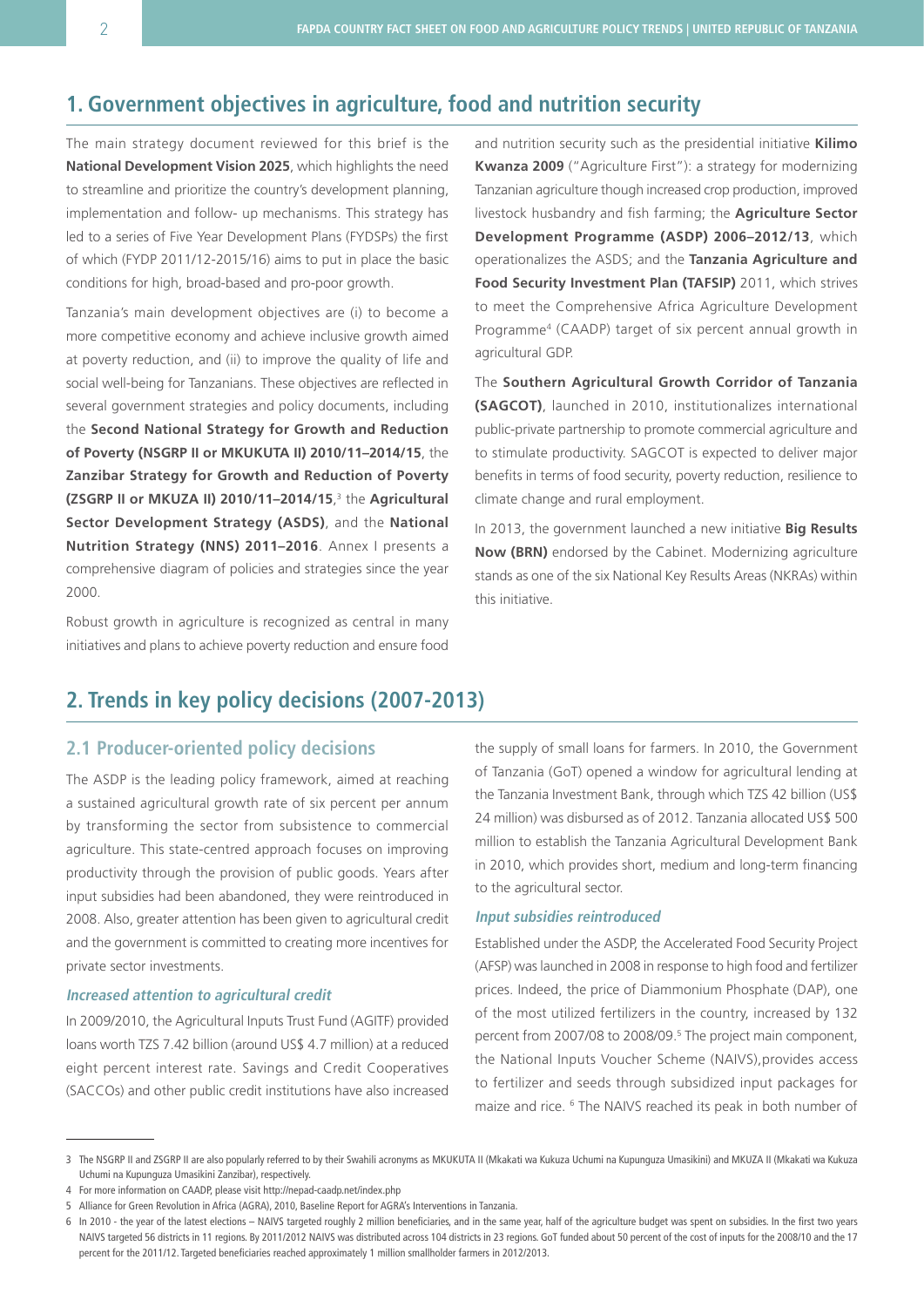beneficiaries and financing in 2010 (year of elections) and has been gradually declining since then.<sup>7</sup> NAVIS has official ended this 2013/2014 cropping season.



Rice farmer examines his rice crops. Tanzania's NAIVS programme provided access to fertilizers and seeds through subsidized input packages for rice. NAIVS programme was implemented from 2008 to 2014.

## **Increased investments in irrigation systems**

Tanzania has managed to irrigate only one percent of its 29.4 million hectares of potential irrigable land area. However, right after drafting the National Irrigation Policy in 2007 (adopted in 2010 and strengthened by the National Irrigation Act 2013), six irrigation schemes were financed to increase the productivity of rice farming.<sup>8</sup> During 2008/09, the implementation of the Lake Victoria-Shinyanga-Kahama water supply project was completed at a cost of TZS 250 billion (around US\$ 160 million) and between 2007 and 2009, the total area under irrigation expanded from 289 245 to 322 945 ha. To encourage farmers to adopt modern farming technologies, the GoT allocated TZS 42.3 billion (US\$ 26.7 million) to improve irrigation infrastructure in 160 areas of the country in 2011. Finally, in 2013, the government approved a waiver of value-added tax on irrigation equipment.<sup>9</sup>

## **Promoting access to land by enhancing national land policies**

The National Land Policy (1995) requires all village lands to be registered; however, this process has been lagging behind since its enactment and has advanced only in recent years. Following the identification of land acts implementation as a cross-sectoral and cross-cutting issue of ASDP, by the end of 2009, more than

750 villages received land certificates. Aside from domestic land administration, the government is facilitating foreign direct investment (FDI) in the agricultural sector, approving a scheme that promotes investment in land by granting investors a fiveyear tax exemption, facilitation of residency and working permits for foreign workers, and the right to repatriate funds. Yet, the government also introduced ceilings to the size of new land deals: a maximum of 5 000 ha for rice and 10 000 for sugarcane.10

## **2.2 Consumer-oriented policy decisions**

Each year, iron, vitamin A and folic acid deficiencies cost the country over US\$ 518 million, around 2.6 percent of the country's total GDP.11 The social, economic and financial challenges posed by malnutrition increased the attention paid to the design of the NNS and its implementation over the period 2011-16.12 During the food crisis of 2007/08, the government restructured its strategic grain reserves and provided food subsidies and food assistance to poor and vulnerable groups while social protection programmes were intensified.

## **Restructuring reserves and distributing grain at affordable prices**

Due to recurrent food shortages, mainly caused by drought in vulnerable parts of the country, a Strategic Grain Reserve had been in place since 1976. In July 2008, it was replaced by the National Food Reserve System implemented by the National Food Reserve Agency (NFRA), an executive agency of the Ministry of Agriculture, Food Security and Cooperatives (MAFC). According to the MAFC, the NFRA's storage capacity continually increased, reaching 241 000 tonnes in 2012, from 200 000 tonnes in 2011.

The NFRA purchases food crops from farmers and warehouses in surplus areas (mainly in the Southern Highlands) at a minimum support price, about 10 percent higher than market price. During 2007-13, the NFRA regularly distributed grains at subsidized prices to an average of 1.2 million beneficiaries per year in food deficit areas.<sup>13</sup>

#### **Continuing support for social protection programmes**

Tanzania relies on international donors to finance social protection programmes, raising the issue of sustainability. During the 2007– 2013 period, Tanzania had four main programmes in place, fully or partially supported by various donors:

• With assistance of the World Bank and other development partners, the GoT continued providing support for the third phase of the Tanzania Social Action Fund (TASAF III)

<sup>7</sup> IFPRI, 2012, The Supply of Inorganic Fertilizers to Smallholder Farmers in Tanzania - Evidence for Fertilizer Policy Development, IFPRI Discussion Paper 01230. Washington DC

<sup>8</sup> In Mombo (Korogwe), Nduguti (Shinyanga Vijijini), Mwamapuli (Igunga), Mwega (Kilosa), Mbuyuni (Mbarali) and Nakahuga (Songea Vijijini)

<sup>9</sup> Grow Africa, 2014, Agricultural partnerships take root across Africa. Report produced by the Grow Africa secretariat; avaiable at [http://www3.weforum.org/docs/IP/2014/GA/WEF\\_GrowAfri](http://www3.weforum.org/docs/IP/2014/GA/WEF_GrowAfrica_AnnualReport2014.pdf)[ca\\_AnnualReport2014.pdf](http://www3.weforum.org/docs/IP/2014/GA/WEF_GrowAfrica_AnnualReport2014.pdf).

<sup>10</sup> MAFAP (2013). Review of food and agricultural policies in the United Republic of Tanzania. MAFAP Country Report Series, FAO, Rome, Italy.

<sup>11</sup> World Bank, 2011, Tanzania: poverty, growth, and public transfers' options for a national productive safety net program". Washington, DC.

<sup>12</sup> Ministry of Health & Social Welfare (MHSW). 2011. National Nutrition Strategy - July 2011/12 – June 2015/16.

<sup>13</sup> As of 2011, maize was sold at Tsh. 50/kg compared to the market price of TZS. 350/kg.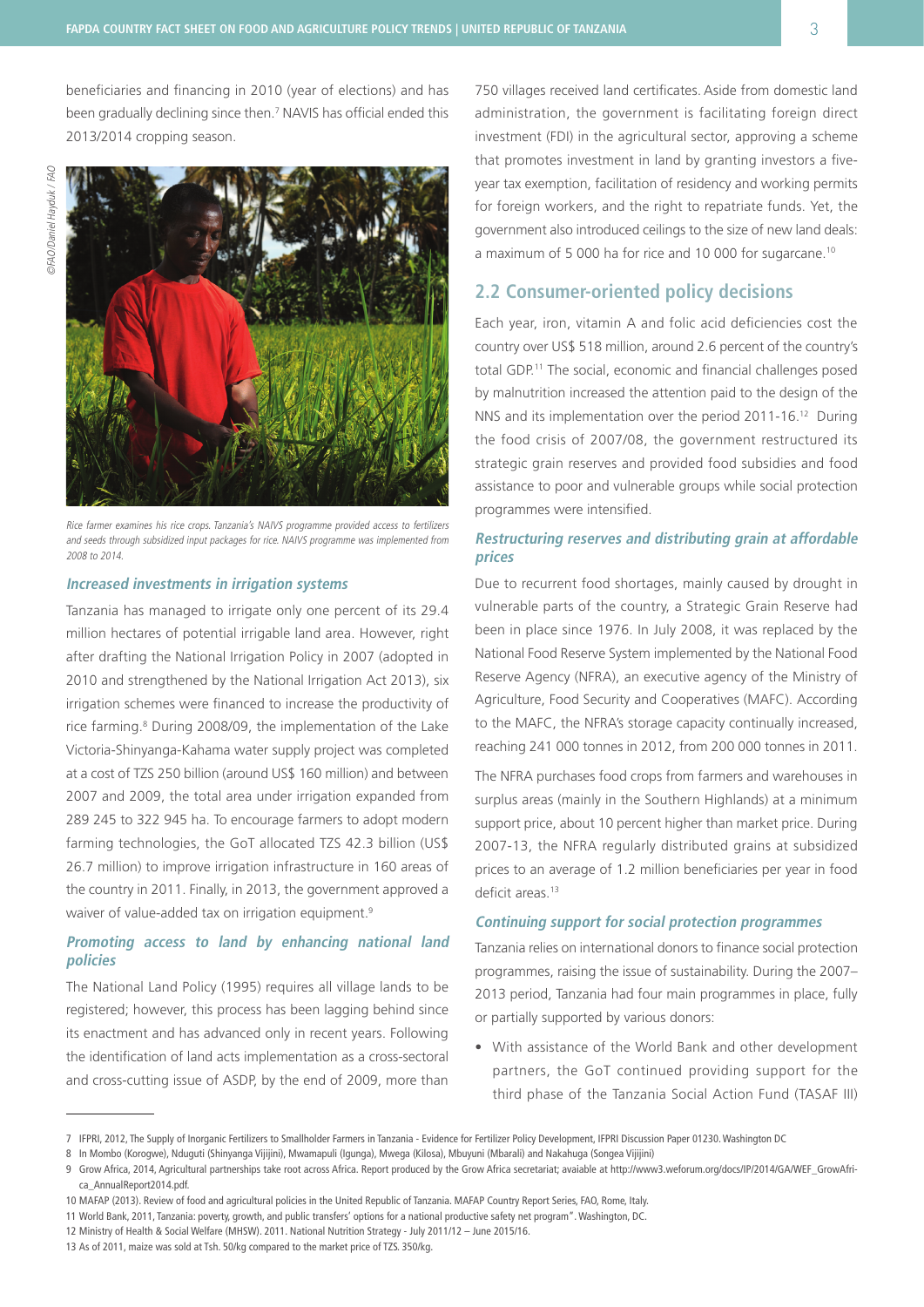- Productive Social Safety Net (PSSN). The new programme is expected to be implemented for a period of ten years starting in 2012. The PSSN mainly facilitates the implementation of public works, also pay livelihood enhancing activities, scale up of cash transfer programmes, as well as institutional capacity building.

- In January 2010, within TASAF a pilot conditional cash transfer programme was launched, providing bi-monthly payments to 40 target villages in three districts. The programme was designed to encourage children's school enrolment as well as regular health and nutrition check-ups for both children and elderly.
- Most Vulnerable Children (MVC) is a pro-poor programme that has provided support to about 586 000 orphans and other vulnerable children since 2010. MVC is largely financed by USAID. It provides assistance for education, health services, food and shelter, in addition to similar services like TASAF.
- The Food for Education programme, supported by WFP, aims at boosting school attendance and improving students' concentration levels through school feeding. Roughly 600 000 students have been targeted.

#### **Reducing taxation and providing VAT exemptions**

Citizens of Tanzania have been exempt from Value Added Tax (VAT) on petroleum products since 2006/07 and specifically on fuel since 2011/12. In order to reinvest revenues of taxation in road maintenance, the government raised the fuel levy between 2006/07 and 2008/09. For example, in November 2008, GoT allocated TZS 17.5 billion (around US\$ 13.5 million) to subsidize fuel prices, but this was later reduced in 2011/12. Meanwhile, the exemptions on basic food items already in place were maintained during and after 2007/08 food crisis.

## **2.3 Trade-oriented policy decisions**

Tanzania has placed a great emphasis on market economy reforms since the 1990s by decreasing the role of the public sector in the economy and moving toward a more liberal trade policy. The NSGRP focused on commercialization, competitiveness and an increased role for the private sector in agriculture.

## **Import tariffs progressively reduced or abolished and import quota maintained**

In 2007, the GoT removed import duties on most cereals. Since wheat production could not meet national demand, the import tariff on wheat was reduced from 35 to 10 percent in June-July 2008; the tariff was eventually removed altogether in 2011, aligning policies with EAC commitments. Tanzania, along with the other members of the East African Community (EAC) launched a custom union in 2009 and since then, members have shared a common external tariff with no internal tariffs applied to maize, rice, sugar and milk powder.<sup>14</sup>

#### **Cereal export bans intermittently adopted**

Tanzania has imposed periodic export bans on staple commodities since 2000, and this continued throughout 2007–2013, in some cases violating EAC commitments. The export ban on maize in January 2008 was extended to all cereals in May and subsequently lifted after food availability improved. Again in 2009, a cereal export ban was imposed and then lifted after a good harvest. In May 2011, the GoT claimed that unregulated trade had caused food shortages, announcing an export ban on maize and other cereals. The GoT established an export license system (in 2010) to regulate maize exports and ensure adequate domestic supplies, although food shortages in some parts of the country were caused primarily by distribution constraints. Once again in October 2011, the ban on cereals export was lifted due to a bumper harvest. In September 2012, the government committed to discontinue implementing these periodic export bans, as of April 2014 the export bans have been relaxed as domestic supply is increasing.<sup>15</sup>

#### **Expanding the Warehouse Receipt System**

Since 2001, a Warehouse Receipt System (WRS) has been active for coffee and cotton under a project funded by the Common Fund for Commodities (CFC).<sup>16</sup> Tanzania started regulating this system with the Warehouse Receipt Act (2005) and Regulations (2006), which set up the Tanzanian Warehouse Licensing Board (TWLB). After the successful experience of coffee and cotton, the government decided to expand the WRS coverage in 2007 on pilot basis for cashew nuts and grains such as rice and maize.17 The system is implemented through farmers' organizations or SACCOs.18 Government market interventions in 2009/10, primarily grain export bans, resulted in lower prices for domestic farmers. Farmer organizations and financial institutions continued to use WRS system despite the low prices received for their grain.19

<sup>14</sup> EAC countries are Kenya, Uganda, Rwanda, and Burundi.

<sup>15</sup> All Africa, 2014, Tanzania: food export ban relaxed as local supply goes up; available on<http://allafrica.com/stories/201402250074.html>

<sup>16</sup> For more details<http://projects.nri.org/wrs/tanzania.htm>

<sup>17</sup> For more details<http://www.wrs.go.tz/index.php>

<sup>18</sup> World Trade Organization (WTO), 2012, Trade policy review: East African Community (EAC), Annex 4 Tanzania, Geneva.

<sup>19</sup> Tanzania Graduate Farmers Association, 2013, Good governance for effective regulations, Policy brief; available at [http://www.graduatefarmers.org/Download/Policy%20Brief%20FINAL.pdf](http://www.graduatefarmers.org/Download/Policy%2520Brief%2520FINAL.pdf%20).